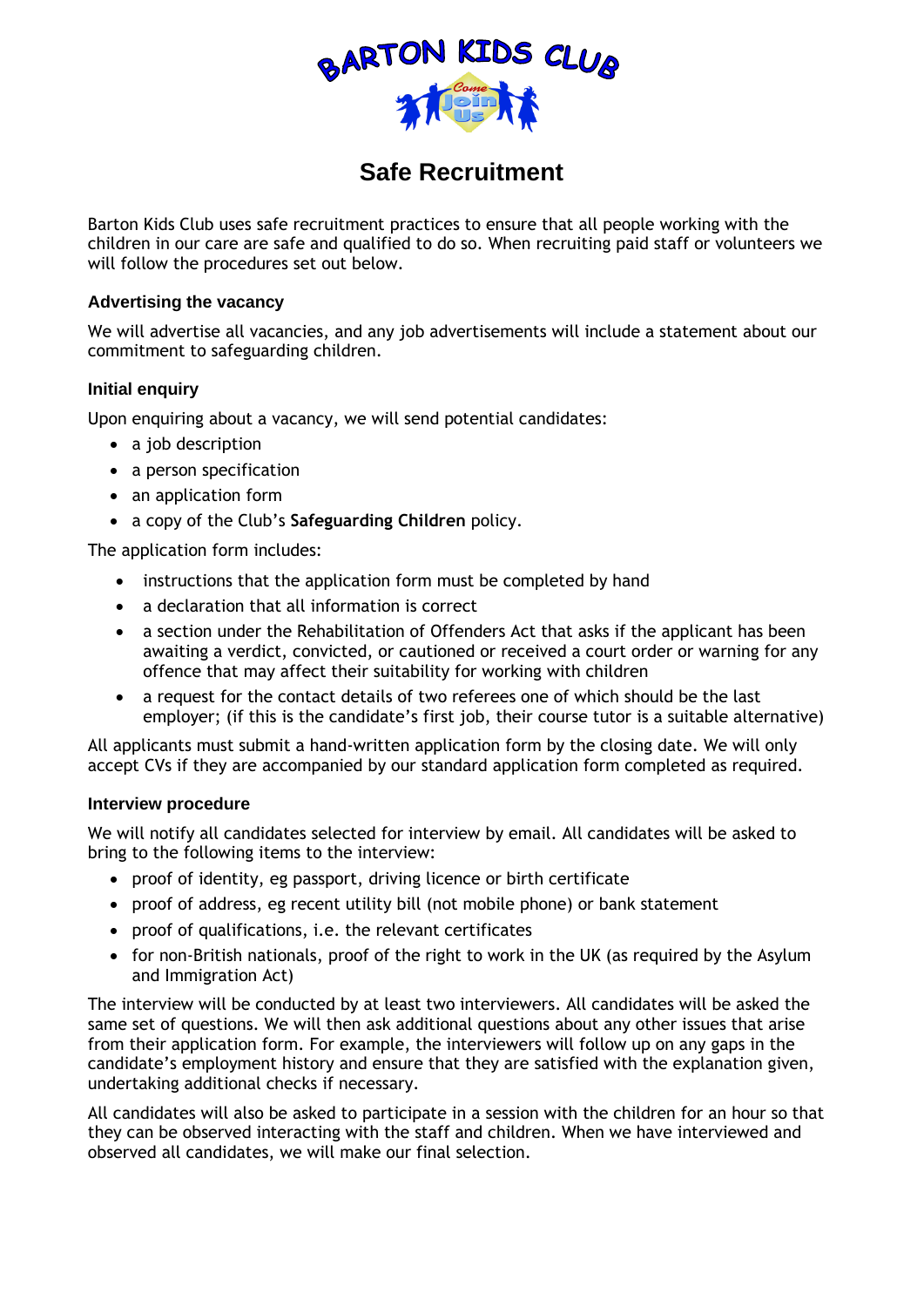

#### **Appointing a new member of staff**

When we have selected the successful candidate, we will:

- send him or her a written offer, which will clearly state that it is subject to the receipt of suitable references, full sight of a satisfactory enhanced DBS certificate and their written confirmation that they are not disqualified from working with children.
- contact both referees for a reference, including asking them if they have any child protection concerns about the candidate.
- initiate an enhanced DBS check for the candidate, or if the candidate is subscribed to the DBS Update Service, review their current DBS certificate and check their status online
- Ask the candidate to complete a health questionnaire
- notify any unsuccessful interviewees.

We will also take photocopies of the new member of staff's qualification certificates and proof of identity and keep these on file.

When a new member of staff starts work at Barton Kids Club we will give him or her our terms and conditions, and get them to sign their contract; a copy of their contract will be kept on file.

We will conduct a full induction and orientation programme with all new members of staff as set out in our **Staff Induction and development policy**.

### **DBS checks**

We will obtain enhanced DBS disclosures for all staff, students and volunteers who will work unsupervised with the children on a regular basis, or who have access to children's information, and for members of the management committee. They will also be required to subscribe to the DBS Update Service. If candidates have already subscribed to the DBS Update Service we will review their current DBS certificate and check their status online. If there has been a change in their status since their last DBS certificate was issued we will obtain a new DBS disclosure for them and require them to subscribe to the DBS Update Service. It may be necessary to obtain additional criminal records checks if the candidate has lived abroad.

New staff will only be allowed to work *unsupervised* with children when we have had full sight of a satisfactory DBS certificate for them.

If we decide to allow a new member of staff to begin work pending the completion of their DBS check, they will *not be allowed unsupervised access* to the children until we have seen and reviewed their DBS certificate.

When we appoint a member of staff we will keep a record of the date and number of their DBS disclosure, together with their date of birth, on our central DBS record. This will allow us to complete the annual checks with the DBS Update Service. Any staff or committee member who has not subscribed to the DBS Update Service will have their DBS checks updated every 3 years.

### **Disqualification**

The Club will not employ staff or volunteers who have been convicted of an offence or have been subject to an order that disqualifies them from working with children. All new staff must sign a declaration that they are not disqualified when they commence employment and all existing staff must sign the declaration annually to confirm that their status has not changed. If a member of staff becomes disqualified we will terminate their employment and notify Ofsted.